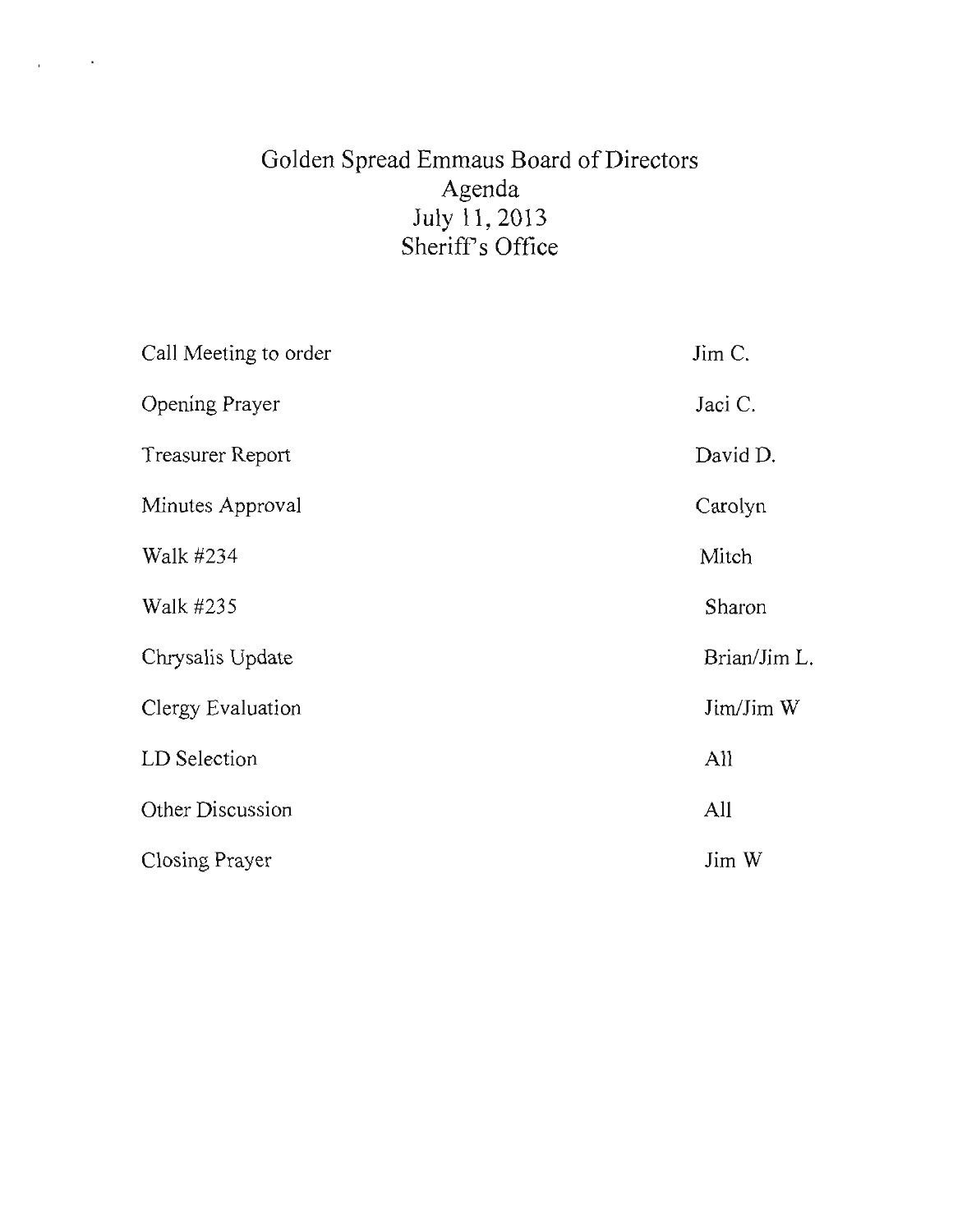## **Golden Spread Emmaus Board of Directors July** 11, **2013 Potter County Sherriffs Office**

Present: Jim Crossman, Carolyn Hurt, Brenda Wilhite, Brian Thomas, Lynn Radney, Pam Stork, Walt Marlett, David Hudson, Jim Watkins, Sharon Alexander, Jaci Chadick, Theo McGee, Jeff Beasley

Absent: Mitch Woodard, David Dzik, Kurt Oheim, Jim Laughlin

Guest: Roger Radney - Men's Registrar

Meeting called to order by Jim Crossman

Opening Prayer given by Jaci Chadick

#### **Treasurer Report**

David Dzik was not present at the meeting so no Treasurer's Report was available.

#### **Minutes Approval**

Minutes from May 23, 2013 were previously distributed. No comments or corrections were received. Motion made by Theo McGee to accept the May minutes, second by Brian Thomas.

#### **Walk #234**

Jim Watkins reported that the team meetings are going well and Robby is doing a good job. The last team meeting is July 27th.

#### **Walk# 235**

Sharon Alexander reported that they have had one team meeting. Next meeting is Saturday. Lila is staying very connected with the team and they have had awesome talks.

#### **Chrysalis Update**

Brian Thomas reported that 23 girls attended the Chrysalis flight a couple of weeks ago. Jeff Beasley reported that Pat Miller - Southwest Regional Lay Director came to the flight. Jeff understood that he would be present for the weekend but anticipated him to be BST for the flight. Pat sat in the conference room the entire flight and Jeff indicated it put a damper on the spirit of the walk and there was tension in the conference room. The team did not anticipate him participating in the conference room. Brian reported there are 5 confirmed boys for the flight in August and there has been contact from 4-5 other boys interested in attending. Chrysalis guidelines indicate there should be 12 students for a flight. Brian indicated that as hard as the team has worked and the excitement from the boys who are registered, that he would recommend proceeding with the flight even if we only have 10 boys. Brian reminded everyone that there will be a Chrysalis Rush on August  $9<sup>th</sup>$  at Southwest Pool. He also indicated that Llano Estacado will be having a joint boys/girls flight at Ceta Canyon that weekend. He stressed that we need to encourage our boys and girls to go to Candlelight. Brian also suggested we focus on high school age students for the Chrysalis flights for 2 years then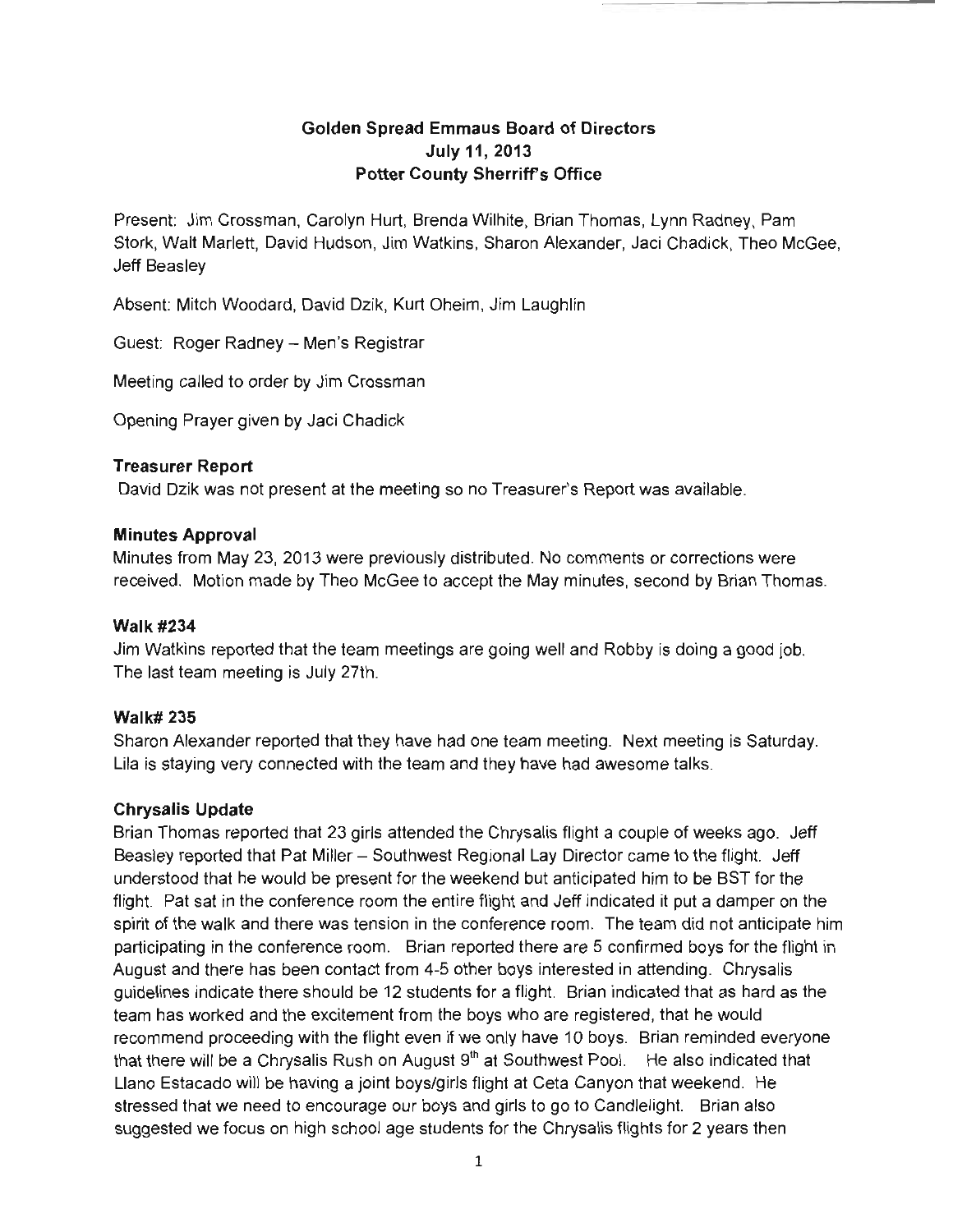expand to the college age students. He said they also might consider combining the walks next year. Brian also mentioned that there are only 6 Chrysalis board members and this is becoming challenging. They hope that some of the girls who just completed the flight and maybe the boys from the upcoming flight might express interest in serving on the board. Jeff indicated they need someone to do sponsor's hour for the boy's flight and Brian volunteered to do this. Jeff also said they have music and clergy secured for candlelight but need someone to coordinate. If you are interested, contact Jeff.

#### **Clergy Evaluation**

Jim Watkins distributed copies of a newly developed Clergy Evaluation. He and Jim Wilhite collaborated on this tool. Jim Watkins will be responsible for getting the evaluation to the Weekend Spiritual Director to complete after each walk. The completed evaluation will be returned to Jim Watkins who will then present it to the board following the walk. Everyone agreed with the content on the form and we will start using this for Robbie Kirkland's walk.

#### **Lay Director Selection**

Jim Crossman indicated that we have confirmed women's Lay Directors for 2014. February - Laura Oheim, April - Lynn Radney, October - Brenda Wilhite Jim indicated that John Alexander accepted the Lay Director slot for August for the men's walk. All other candidate declined. Roger Radney put together another list of eligible candidates for Men Lay Directors which includes Greg Bynum, Tim Spivey, Scott Sims, Tom Parr, Rusty Williams, Trevor Babbit, Walt Marlett and Danny Fulton. Jim indicated that he would like to contact these men in the order listed. Motion for approval of the men candidates was made by Brenda Wilhite and seconded by Sharon Alexander. Jim also indicated that we need Inside Board Representatives for the walks. The following people volunteered: February - Pam Stork

March - Brian Thomas April - Brenda Wilhite August October November - Walt Marlett

### **Other Discussion**

Jim Crossman indicated he contacted Denise Farris about the concerns at the last board meeting on her lack of attendance at the board meetings and the Team Selection Committee. Denise indicated that the demands of her new business has kept her very busy. She submitted her resignation today. Motion made by Sharon Alexander to accept Denise's resignation, second by Pam Stork. Jim commented that Denise had 1  $\frac{1}{2}$  years left on her term on the board. According to the Nomination Committee results, the order to replace a vacancy is: Martha Duke, Kathy Brittain and Brenda Dewiss. Jim will contact Martha to see if she would be interested in filling the remainder of Denise's term. Jim will also contact Denise to remind her to turn in her binder. Jim indicated at this time we will not be replacing Denise as Team Selection Chair as all the teams have been selected for the remainder of the year. He also commented that with the new data base, the Team Selection committee has run very well without an official chairperson.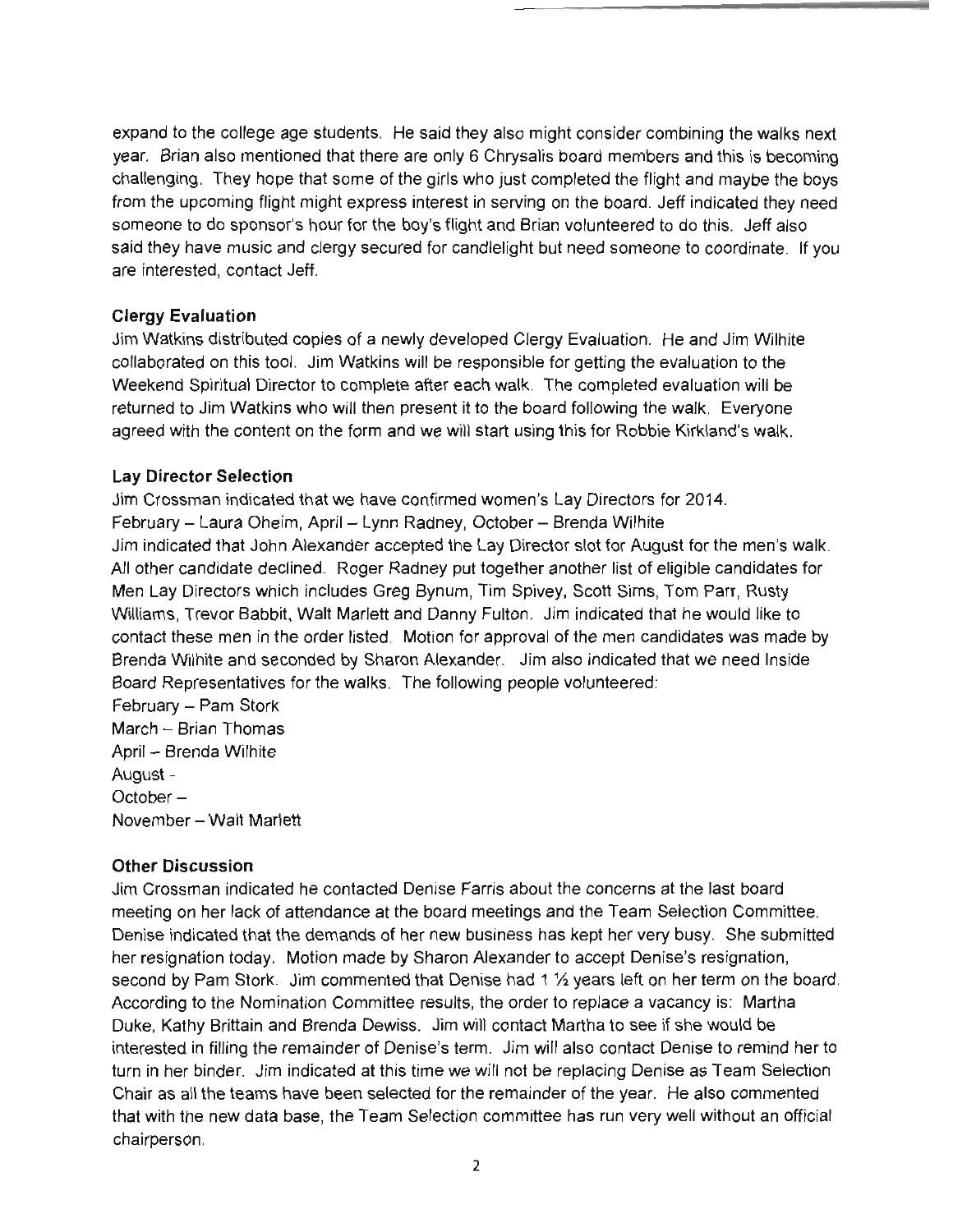Roger Radney indicated the new sound system has been delivered and is ready to be installed. Several board members have volunteered to be trained on the new system. A training session has been set for Sunday, July 21<sup>st</sup> at 3pm at Ceta Canyon.

Next Emmaus Board meeting is scheduled for Thursday, August 1<sup>st</sup> at 7pm at Potter County Sherriff's office.

**Closing Prayer** given by Jim Watkins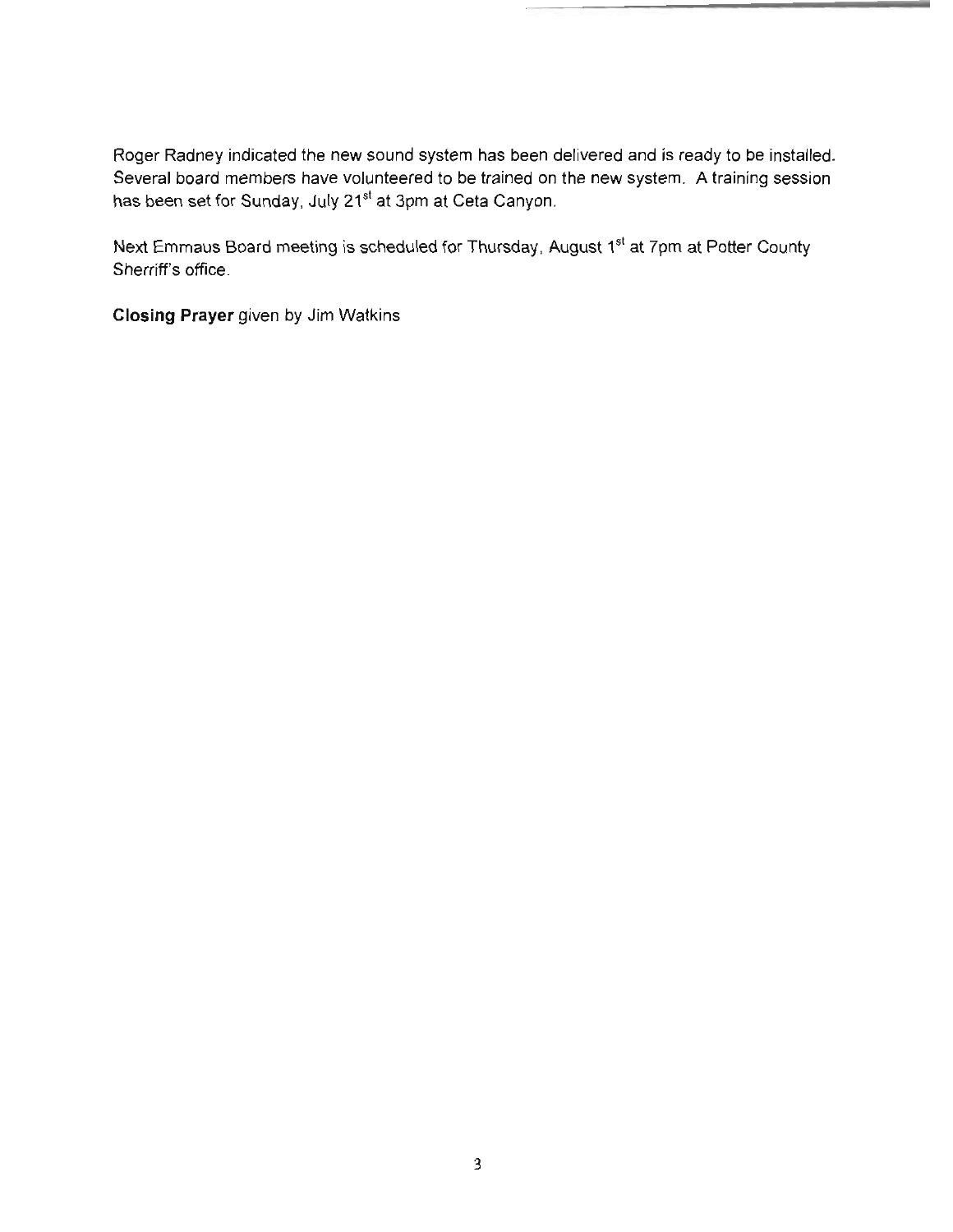# CLERGY EVALUATION FOR GOLDEN SPREAD EMMAUS

#### NAME OF CLERGY: \_

- 1) Was he or she on time for the team meetings and did they display a yielded heart?
- 2) Was he or she prompt to all sessions of the walk and team meetings?
- 3) Did they display a spirit of love and servant hood?
	- a. Greet the pilgrims.
	- b. Hold doors.
	- c. Be alert during and after the talks and discussions
	- d. Show interest in pilgrims at the tables and in other places
	- e. Were they courteous and polite?
	- f. Did they encourage and inspire the pilgrims?
- 4) Was he or she physically able to do what was ask and expected of them?
- 5) Was he or she spiritually able to do what was ask of them?
- 6) Did they stay with their original talk?
- 7) Did they behave themselves in a manner that glorified Jesus Christ?
- 8) Was he or she responsible?
- 9) Would you ask them to work another walk?
- 10) Would this person make a good spiritual Director?

Any Additional Comments: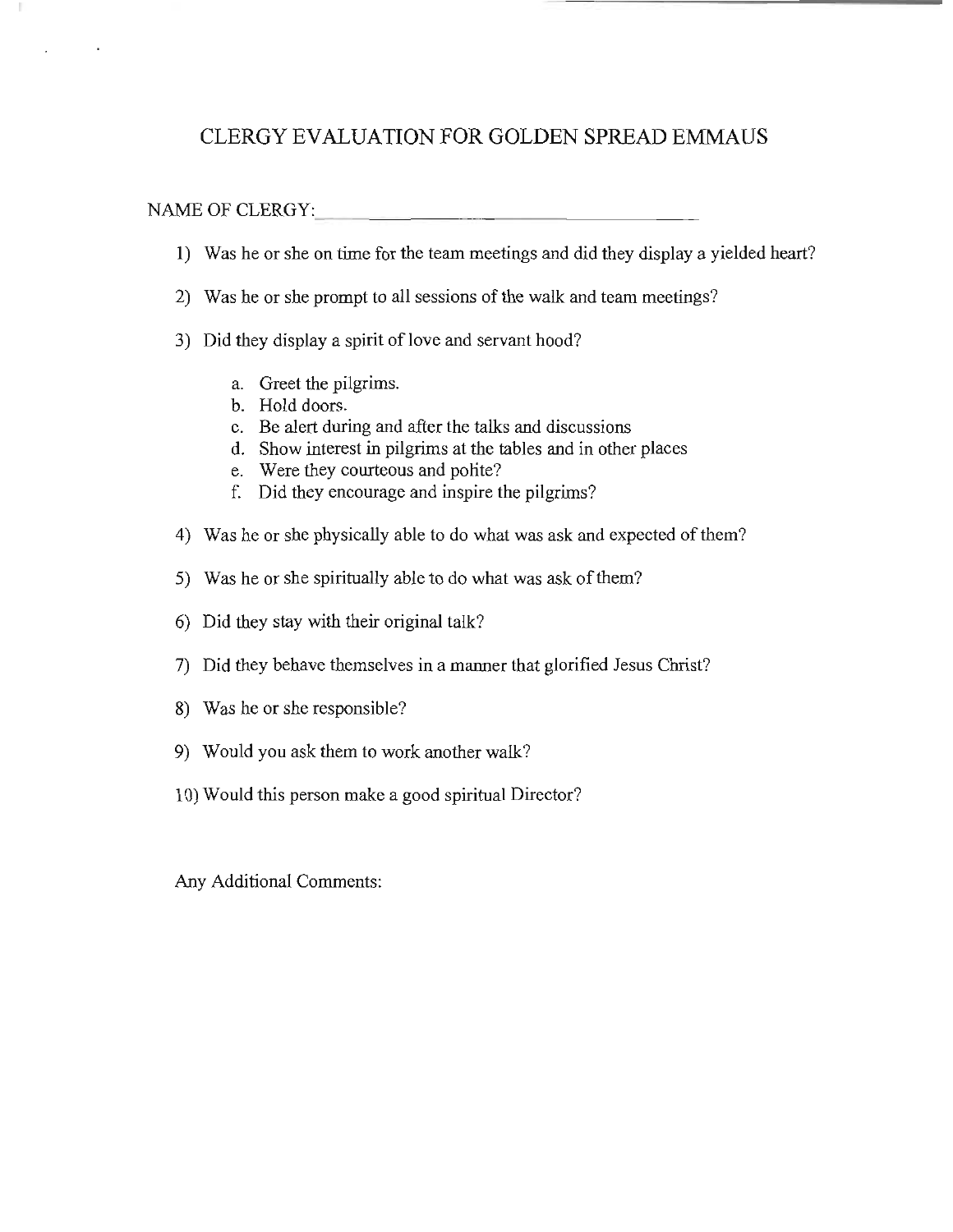Gmail - Fwd: Emmaus Board Page 1 of 2



---------------------- Carolyn Hurt < cshurt@gmail.com>



**Fwd: Emmaus Board**<br>1 message<br>Jim Crossman < icross@centramedia 1 message

Jim Crossman < jcross@centramedia.net> Thu, Ju111, 2013 at 8:46 PM To: Carolyn Hurt <cshurt@gmail.com>

Sent from my iPhone

Begin forwarded message:

From: Denise Farris <denfarris@yahoo.com> Date: July 5, 2013, 8:57:06 PM CDT To: Denise Farris <dentarris@yahoo.com> Subject: Emmaus Board Reply-To: Denise Farris <denfarris@yahoo.com>

Dear Emmaus Board and Community:

This has been a season of transition for myself and my family. With my new business and travel schedule, I do no feel that I can no longer keep the Emmaus Board obligations. I have felt it a great privilege to serve on this board. I know how important it is for the board to have the time and schedule to be able to participate on a regular basis.

I am resigning my place on the Emmaus Board as of today.

Again I really appreciate the opportunity to have been ask to be a part of this great ministry.